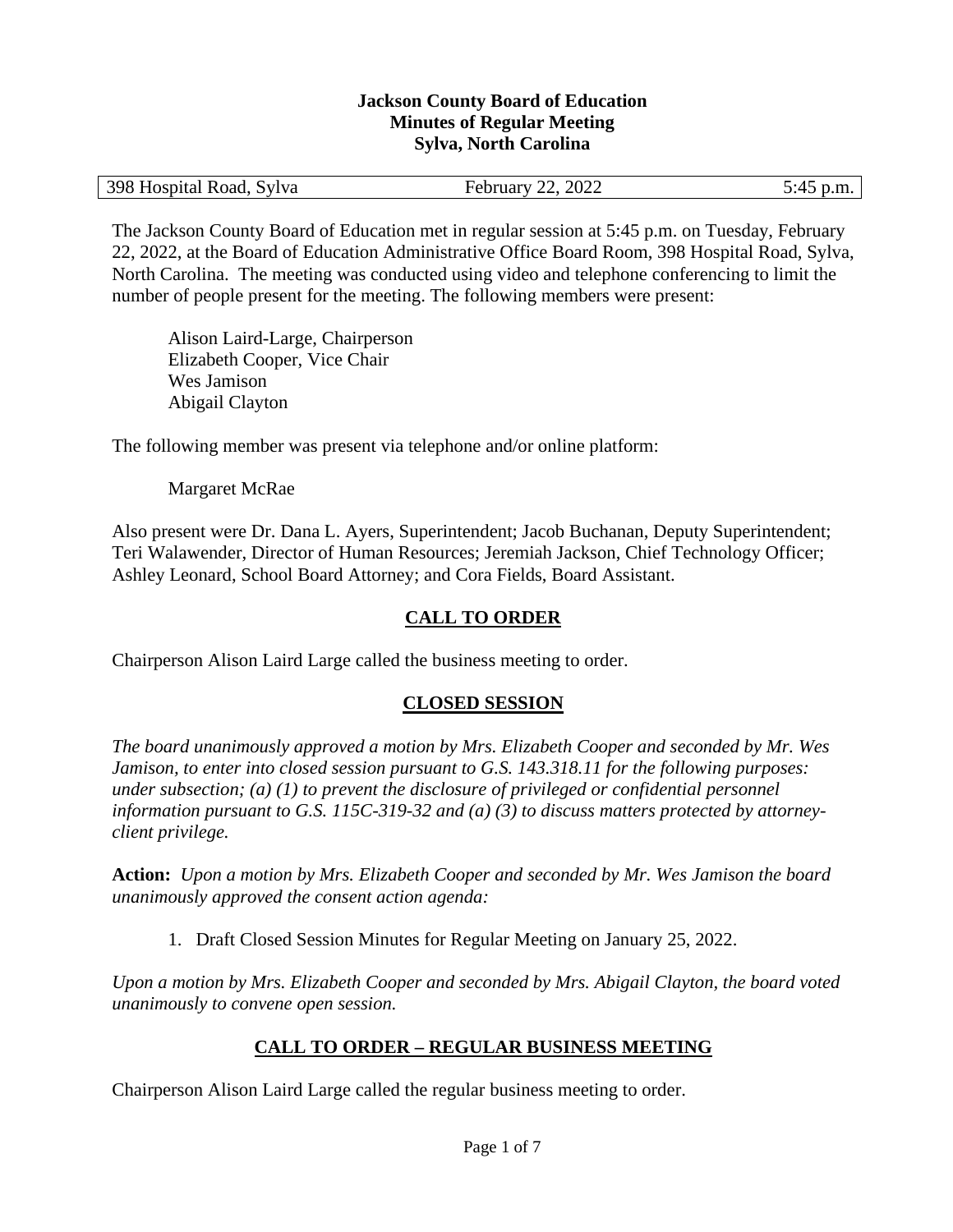Students from Smokey Mountain High School led the National Anthem and the Pledge of Allegiance via video.

# **APPROVAL OF AGENDA**

*Upon a motion by Mrs. Elizabeth Cooper and seconded by Mrs. Abigail Clayton, the board voted unanimously to approve the Agenda.*

# **SPECIAL RECOGNITION**

- 1. Dr. Ayers presented a DPI Certificate in recognition of 100% Graduation Rate to Melanie Jacobs, JCEC Principal, for the 2020-2021 school year.
- 2. Dr. Ayers presented a Certificate of Recognition to David Proffitt, Chief Communications Officer for receiving four Gold and one Silver NCSPRA Awards.

# **CONSENT ACTION AGENDA**

**Action:** *Upon a motion by Mrs. Elizabeth Cooper and seconded by Mr. Wes Jamison, the board unanimously approved the consent action agenda:*

A. Open Session Minutes of Regular Meeting of January 25, 2022.

# **INFORMATION AGENDA**

A. **Agenda Item**: Superintendent's Report **Presenter:** Dr. Dana L. Ayers, Superintendent

Dr. Ayers reported on the following:

- 1. There has been a whirlwind of activity in the last month and I am excited about things to come. First, I am pleased with our staff's diligence in keeping students in school and appreciative of the support our families and communities have offered. JCPS moved to mask OPTIONAL, effective yesterday. This coincides with the NC StrongSchools Toolkit update that only requires quarantining for positive or symptomatic students. I encourage families to make individual decisions to best meet their needs in regards to wearing of masks.
- 2. As I shared last week, our COVID data looks really good! As of today, we have 5 staff and 1 student case and a positivity rate of less than 0.1%. There are currently 13 students and staff in quarantine.
- 3. February is a busy month as we recognize various staff groups. We celebrated our school counselors earlier this month. They do a wonderful job serving our students and supporting our staff. Our JCPS counselors are: Paula Kennedy BREC, Julie Lambert CVS, Heather Bullock CVS, Ashley Miller FV, Mary Derks FV, Amy Fahey SMHS, Stacy Macke SMHS, Paige Jeleniewski SMHS, Natalie Roth SCE, Kaye Anderson SCE, Nancy Harmon JCS, and Brittany Brower SME.
- 4. February is also bus driver appreciation and we celebrated "Love the Bus" week. JCPS continues to struggle to have sufficient drivers and we are so thankful for those who drive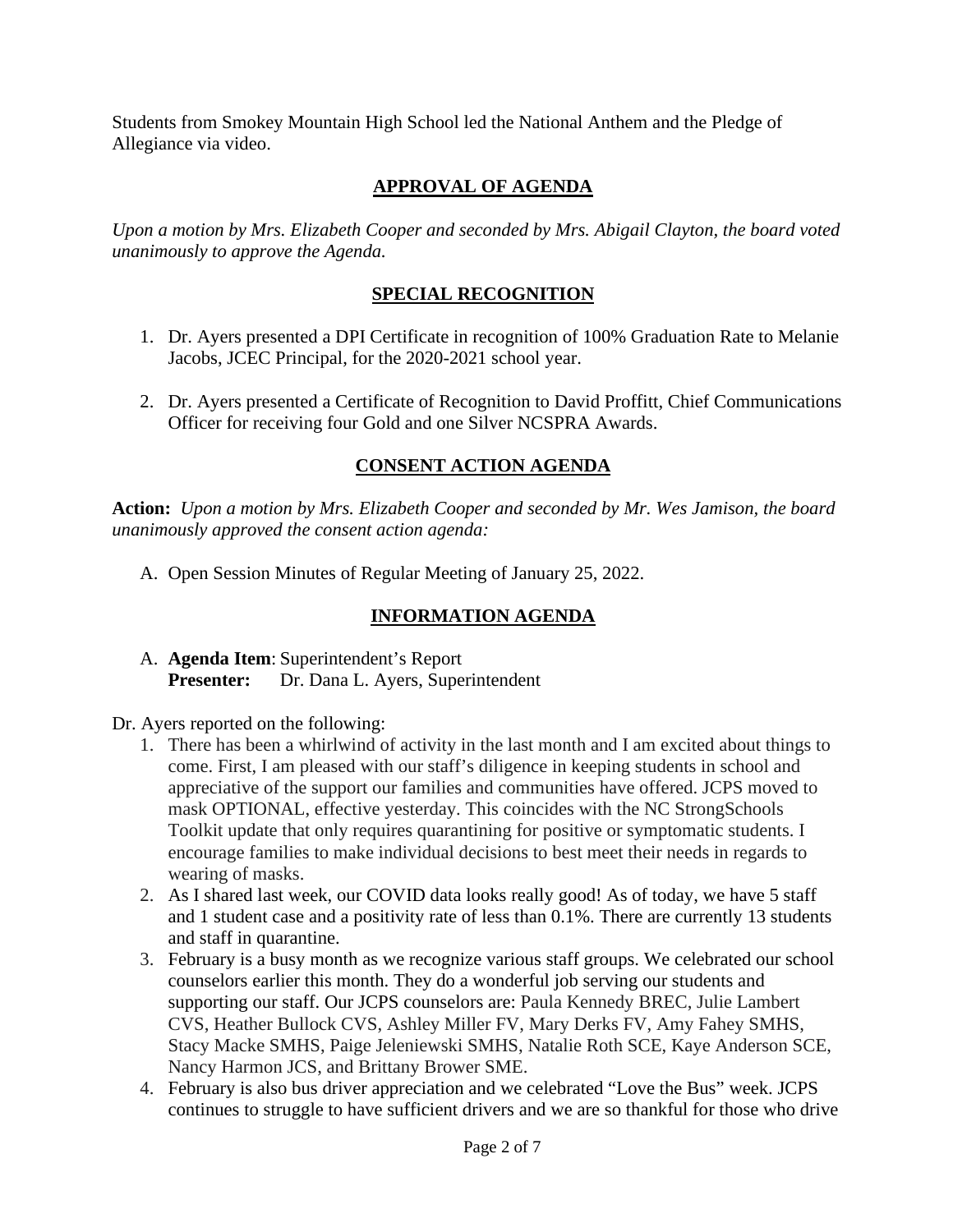for us. Although it is a long list, I want to call the names of our fabulous drivers: Carlene Galloway, Ronnie Setzer, Megan Dezarn, Michelle Chastain, Danny Rigdon, Mike Taylor, Dennis Proffitt, Tim Copeland, Blake Fox, Autumn Hall, Jeremy Cauley, Elizabeth Waldroup, Scott Hill, Rudy Edwards, Maria Gotay, Wayne Crawford, Megan Davis, Bailey Ensley, Dawn Hornbuckle, Jerry Justice, Mike Treadway, Sheila Kinsey, Bridgett Shook, Stacy McNabb, Kheri Cowan, Ashley Steinel, Zachary Eden, Rita Ferrin, Lori Huckabee, Jill Cook, Brady Powell, Sam McMahan, Megan Brown, Chuck Bean, Brandon Mathis, Natalie Sutton, April Bates, Jason DuPree, LeeAnn Inestroza, Paul Graham, Danny Mathis, Aimee Karup, Brandon Ashe, Amy Buchanan, Doug Bailey, Holly Whisnant, Kathryn Moses, Matt Ammons, Mark Biddix, Larry Bates, Will Rich, Jesus Sandoval, Wes Willoughby, Georgeanne Simmons, and Mary Bumgarner. Bus Monitors: Amy Bryson, Katie Mayes, Logan Mcghee, Deborah Copeland, and Kayla Evans.

- 5. February is National CTE month! CTE (Career and Technical Education) prepares students to be college and career ready by focusing on high tech, high demand, and high skill career pathways leading to a wide range of industries and occupations. Those pathways include Agriculture, Food & Natural Resources; Architecture & Construction; Arts, A/V Technology & Communications; Business Management/Administration; Education & Training; Finance; Health Science; Hospitality & Tourism; Human Services; Information Technology; Public Safety; Marketing; STEM; and Transportation.
- 6. Did you know that JCPS teaches 54 CTE courses across our nine schools? And that when JCPS students complete a CTE pathway over 95% of them graduate on-time with his/her class? And in Jackson County, 93.3% of students completing a CTE pathway are either in postsecondary education, advanced training, in the military or employed one year after they graduate? And in 2020-2021, CTE students in JCPS achieved over 527 credentials!!!! This is wonderful news. Over the last few days we have been highlighting our incredible CTE teachers and their programs on social media. I hope you've seen them!
- 7. Lastly, a big shout out to our BREC Varsity girls who are playing tonight in the first round of state playoffs at Albemarle High School and to our SMHS Varsity girls who are also playing tonight in the first round of basketball playoffs at Freedom High School. Our other winter sports teams have concluded their seasons and we have already opened our spring sports seasons.
- 8. Final reminder that the window opens on Thursday, February  $24<sup>th</sup>$  for anyone interested in running for the open BOE seats.
- 9. Great things are happening in all of our JCPS schools and I couldn't be more proud.
- B. **Agenda Item**: Smoky Mountain High School Football Field Maintenance **Presenter:** Dr. Dana L. Ayers, Superintendent

Dr. Ayers updated the board on maintenance work scheduled for the Smoky Mountain High School Football Field during spring break. She said that the infield material will be replaced at no charge under the terms of the warranty.

C. **Agenda Item**: Mental Health Program Update **Presenter:** Mrs. Kelly Doppke, Director of Student Support Services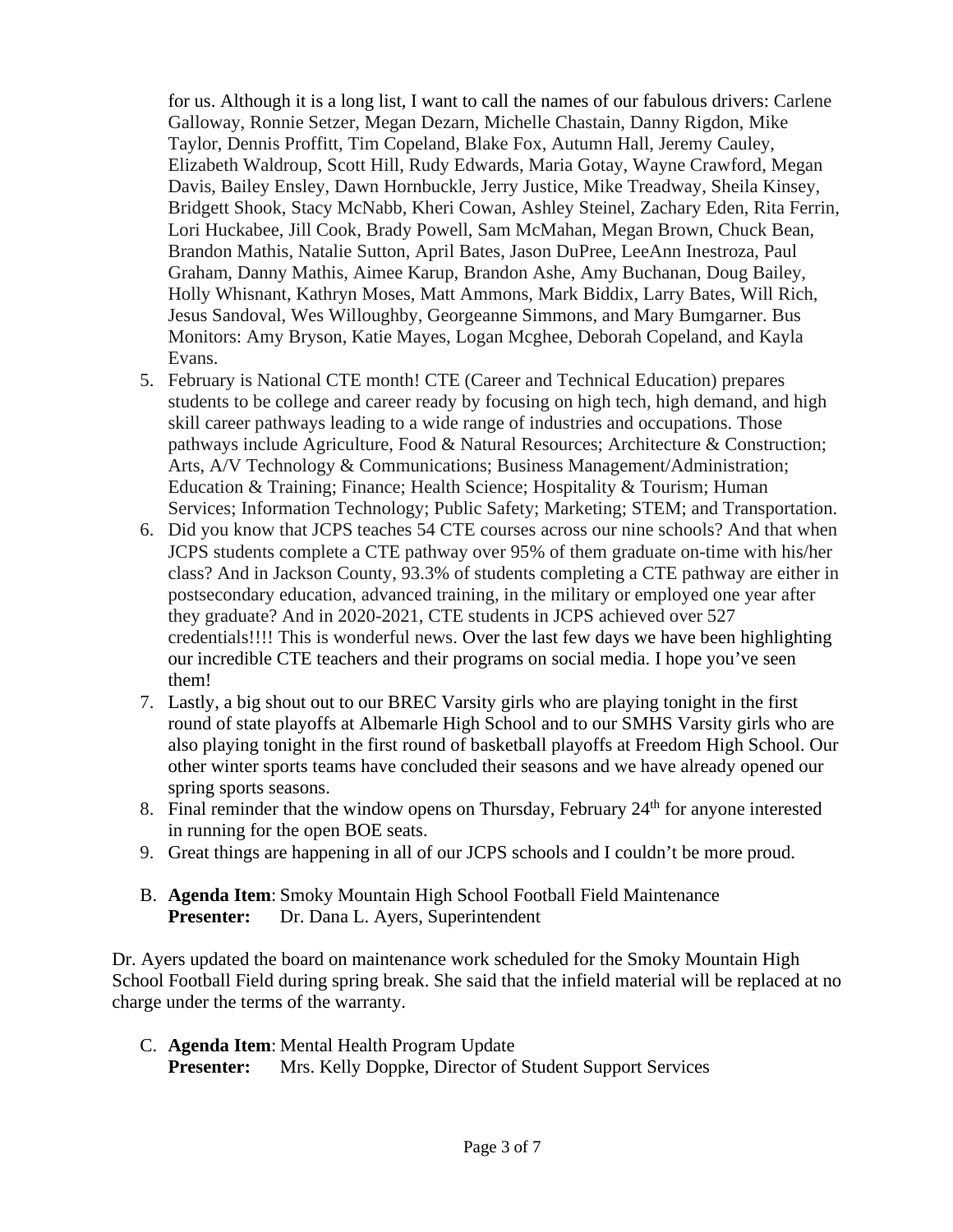Mrs. Doppke provided the board with an update on the Mental Health Program. She stated that the slight reduction in school counselor/student support specialist was due to an employee on part time leave. Mrs. Doppke informed the board that Meridian is working towards a plan to serve students face to face in schools soon, and HIGHTS is serving students at JCS, Blue Ridge and Scotts Creek schools.

### D. **Agenda Item**: Data Update

**Presenter:** Mr. Adam Holt, Director of Testing and Accountability

Mr. Holt provided the board with an update of testing data for the first half of the 2021-2022 school year and stated that we are pleased with the student progress.

E. **Agenda Item**: 2nd Quarter Internal Audits **Presenter:** Kristie Walker, Chief Financial Officer

Ms. Walker reported that internal audits for the  $2<sup>nd</sup>$  Quarter were conducted with no issues reported.

F. **Agenda Item**: Unaudited Financial Summary **Presenter:** Kristie Walker, Chief Financial Officer

Ms. Walker presented the Unaudited Financial Summary as of February 22, 2022.

# **OPEN SESSION FOR PUBLIC COMMENTS**

- 1. Keith Blaine Commented on the board making some changes since he spoke last lifted mask mandate and updated CRT policy. He has concerns about the Mental Health program aligning with Senate Bill 476 - Mental Health and Suicide Prevention leading into the Social Emotional Learning. He wants to learn more about SEL, and the data. He feels like we need a curriculum board or committee. He commented on JCPS spending funds for the egress safety upgrades and new curriculum programs last fall and the need for a review committee. He stated that the board should hold a meeting up in Cashiers to be fair to them and told the board to drive up to Cashiers after the meeting and see how they feel about that. He wants the Board to open comments on You Tube.
- 2. John Edwards Wanted to share some thoughts with the board. He feels it is critical to all learning and all subjects that are taught is the knowledge of the god who created us and how we relate to each other. Mr. Edwards shared a passage from the bible. He said that what he sees happening is children are being told they cannot be beaten by anybody – not even their parents or Social Services will be called. Teachers are told if they spank a child they will lose their license, and that children are never corrected adequately. They reach high school where a police officer walks the halls and that didn't happen when he was in school. He said he came to Jackson County forty years ago and sees that change and thinks to himself what went wrong, that we need to go back to biblical concepts. He said that children are being taught that they came from an animal, and that all the other issues that are plaguing our public school today will come to us. Survival of the fittest and the law of the jungle is not the law that schools can provide for us.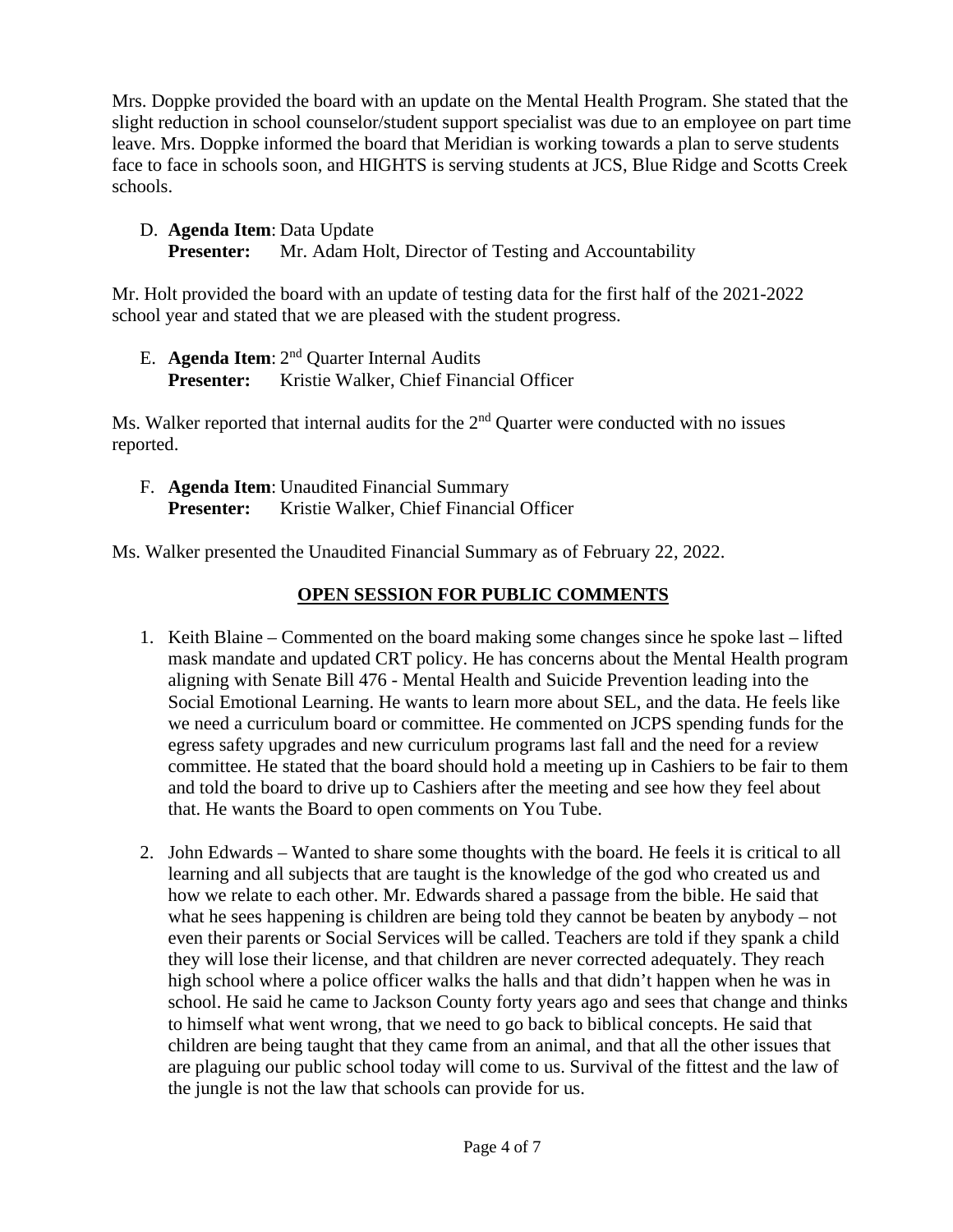3. Rainy Brake – K-5 teacher in the Qualla Boundary. Not involved in curriculum but came to the December meeting and heard about the new curriculum program, Wit and Wisdom, and did some research on it. She said it was hard to find information about it. She said that she is concerned that over half of the students in JCPS are below grade average. She said that she is concerned that the lessons are not appropriate maturity wise for our students. She commented about the Sea Horse module for first grade students that teaches about gender fluidity. She said this is a hot topic issue and should be left to the parents to teach their children. She commented on a portion of the book being separate and not equal. She said that this portion of the book deals with a trial where a Superintendent makes remarks about Hispanic students and she feels this is not the message we want our children to take home.

# **ACTION AGENDA**

A. **Agenda Item:**Budget Amendments **Presenter:** Kristie Walker, Chief Financial Officer

Ms. Walker presented budget amendments and transfers to the State Public School Fund, Federal Grants Fund, and Other Specific Revenue Fund and asked for board approval.

**Action**: *Upon a motion by Mrs. Elizabeth Cooper and seconded by Mr. Wes Jamison, the board voted unanimously to approve the budget amendments and transfers to the State Public School Fund, Federal Grant Fund, and Other Specific Revenue Fund.*

B. **Agenda Item:**Anderson Smith and Wike PLLC Audit Contract **Presenter:** Kristie Walker, Chief Financial Officer

Ms. Walker presented the Anderson Smith and Wike, PLLC Audit Contract and Audit Engagement Letter for 2022-2023 and asked for board approval.

**Action**: *Upon a motion by Mrs. Elizabeth Cooper and seconded by Mrs. Abigail Clayton, the board voted unanimously to approve the Anderson Smith and Wike, PLLC Audit Contract for 2022-2023.*

C. **Agenda Item:**Needs Based Public School Capital Fund Application **Presenter:** Jake Buchanan, Deputy Superintendent

Mr. Buchanan presented a request to submit Needs Based Public School Capital Fund Applications for additional classrooms at Fairview Elementary School, a gymnasium and performing arts center at Blue Ridge School and ADA compliant facilities for the stadium at Smoky Mountain High School. Mr. Buchanan said that the state has changed the parameters for this grant and JCPS now qualifies to submit applications for these funds.

**Action**: *Upon a motion by Mrs. Elizabeth Cooper and seconded by Mr. Wes Jamison, the board voted unanimously to approve the submission of NBPSCF applications for the three projects.*

D. **Agenda Item:**Board Policy Assignments

**Presenter:** Jake Buchanan, Deputy Superintendent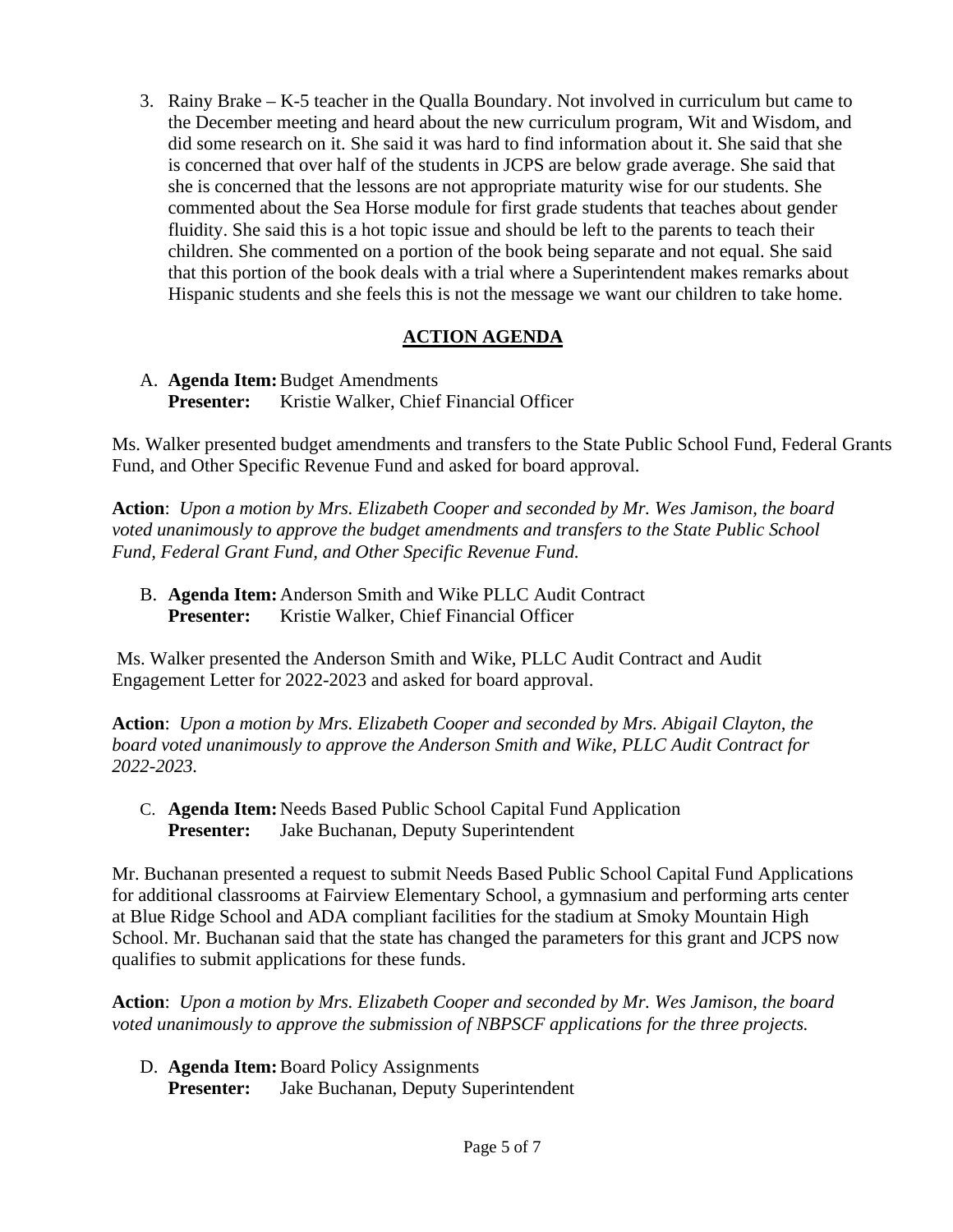Mr. Buchanan requested that the Superintendent be given authority to change board policy assignments to existing board policies when personnel changes are made and asked for board approval.

**Action**: *Upon a motion by Mrs. Elizabeth Cooper and seconded by Mrs. Abigail Clayton, the board voted unanimously to give the Superintendent the authority to change board policy assignments to existing board policies when personnel changes are made.*

E. **Agenda Item**: 2023-2024 Calendar Weather Waiver Approval **Presenter:** Mr. Jake Buchanan

Mr. Buchanan presented the 2023-2024 Calendar Weather Waiver and asked for board approval.

**Action**: *Upon a motion by Mrs. Elizabeth Cooper and seconded by Mr. Wes Jamison, the board voted unanimously to approve the 2023-2024 Calendar Weather Waiver.*

- F. **Agenda Item:**Field Trips **Presenter:** Dr. Dana L. Ayers, Superintendent
	- 1. CVES, Grade 3 Ripley's Aquarium, Gatlinburg, TN, 03-18-2022, TT7362.

Dr. Ayers reviewed the above listed field trip and asked for board approval.

**Action**: *Upon a motion by Mrs. Elizabeth Cooper and seconded by Mrs. Abigail Clayton, the board voted unanimously to approve the above listed field trip.*

#### **PERSONNEL ACTION AGENDA**

**Action:** *Upon a motion made by Mrs. Elizabeth Cooper and seconded by Mr. Wes Jamison, the board voted unanimously to approve the personnel agenda as recommended by Mr. Buchanan. The board unanimously approved the following recommendations:*

#### **Employee Recommendations:**

- 1. Albury, Tiffany Pre-K Teacher Assistant, SMES
- 2. Berryhill, Suzanne Student Transportation Driver, SMHS and CVES
- 3. Caldwell, Madison Behavior Support Assistant, Central Office
- 4. Draper, Samantha Brooke Instructional Support Teacher Assistant, FES
- 5. Irons, Clinton Bus Driver and Custodian, SMHS
- 6. McFalls, Alicia Receptionist, SMHS
- 7. Mills, Jordan Student Transportation Driver, SMHS and CVES
- 8. Naef, Brittany EC Assistant, CVES
- 9. Norman, Susan Title 1 Tutor, CVES
- 10. Valentine, Rebekah School Nutrition Assistant, BRS
- 11. Wiley, Kailin SEL Assistant, CVES

#### **Employee Resignations:**

- 1. Galloway, Carlene Bus Driver, SMHS
- 2. Mathis, Cassandra Receptionist, FES
- 3. Rowe, Christy Kindergarten Teacher Assistant, SCES